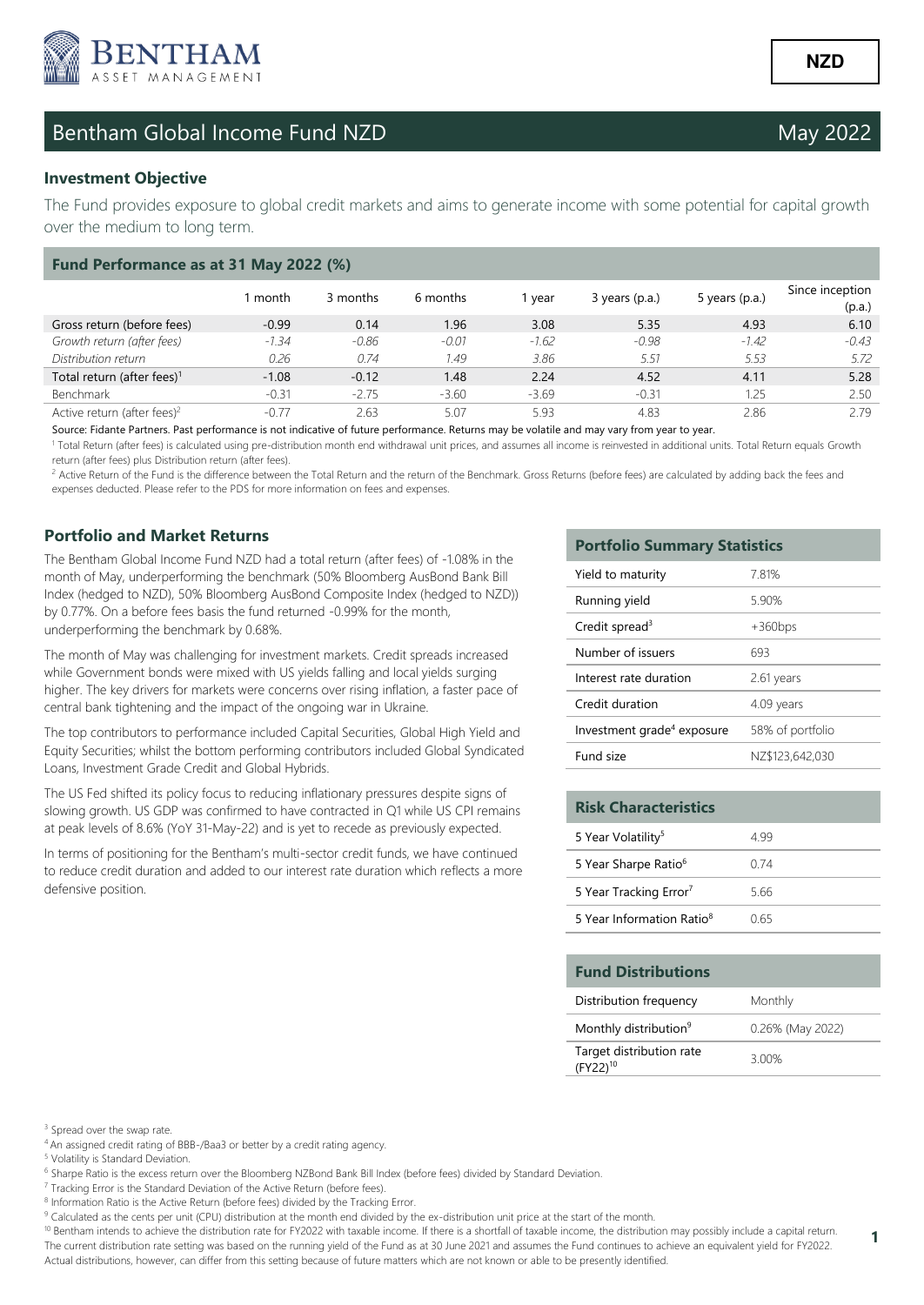

# Bentham Global Income Fund NZD May 2022

| <b>Monthly Distribution Returns History (%)</b> <sup>1</sup> |      |      |      |      |      |      |      |      |      |      |      |                          |                  |
|--------------------------------------------------------------|------|------|------|------|------|------|------|------|------|------|------|--------------------------|------------------|
| <b>Financial Year</b>                                        | Jul  | Aug  | Sep  | Oct  | Nov  | Dec  | Jan  | Feb  | Mar  | Apr  | May  | Jun                      | YTD <sup>2</sup> |
| 2022                                                         | 0.25 | 0.25 | 0.25 | 0.25 | 0.25 | 0.25 | 0.25 | 0.24 | 0.25 | 0.24 | 0.26 | $\overline{\phantom{0}}$ | 2.74             |
| 2021                                                         | 0.28 | 0.28 | 0.28 | 0.29 | 0.29 | 0.29 | 0.29 | 0.28 | 0.30 | 0.85 | 0.84 | 1.12                     | 5.83             |
| 2020                                                         | 0.30 | 0.31 | 0.31 | 0.31 | 0.30 | 0.31 | 0.31 | 0.31 | 1.33 | 0.34 | 0.32 | 0.32                     | 4.80             |
| 2019                                                         | 0.37 | 0.37 | 0.37 | 0.37 | 0.38 | 0.37 | 0.37 | 0.38 | 0.38 | 0.38 | 0.37 | 3.20                     | 7.18             |
| 2018                                                         | 0.41 | 0.37 | 0.38 | 0.37 | 0.38 | 0.37 | 0.37 | 0.38 | 0.38 | 0.38 | 0.38 | 0.37                     | 4.67             |
| 2017                                                         | 0.42 | 0.41 | 0.41 | 0.42 | 0.41 | 0.42 | 0.40 | 0.42 | 0.41 | 0.41 | 0.41 | 2.39                     | 7.56             |

Source: Fidante Partners

#### Past distributions are no indication of future distributions.

<sup>1</sup> Calculated as the cents per unit (CPU) distribution at month end divided by the ex-distribution unit price at the start of the month.

<sup>2</sup> Annual distribution return (Year-to-Date) is calculated as the Total Return (after fees) minus Growth Return. Total Return (after fees) is calculated using pre-distribution month end withdrawal unit price, and assumes distributions are reinvested. Growth Return equals the percentage change in unit price.

#### **Portfolio Asset Allocation**



## **Credit Rating Breakdown**



### **Regional Breakdown**



### **Top 5 Industry Exposures (Moody's SIC)**

| Banking                             | 17 0% |
|-------------------------------------|-------|
| Aerospace and Defense               | 82%   |
| Electronics                         | 63%   |
| Healthcare, Education and Childcare | 58%   |
| Diversified/Conglomerate Service    | 4 2%  |

| <b>Pricing and Fees</b>      |                  |
|------------------------------|------------------|
| Unit frequency pricing       | Daily            |
| Management fee               | 0.77%            |
| Recoverable expenses         | 0.00% (May 2022) |
| Buy/sell spread <sup>3</sup> | +0.320%/-0.320%  |
| Entry and exit fees          | Nil              |
| Minimum initial investment   | NZ\$50,000       |

<sup>3</sup> Buy/sell spread is retained in the Fund to cover transaction costs. It is not paid to the Investment Manager. The buy/sell spread is reviewed on a monthly basis to ensure it fairly reflects market transaction costs.